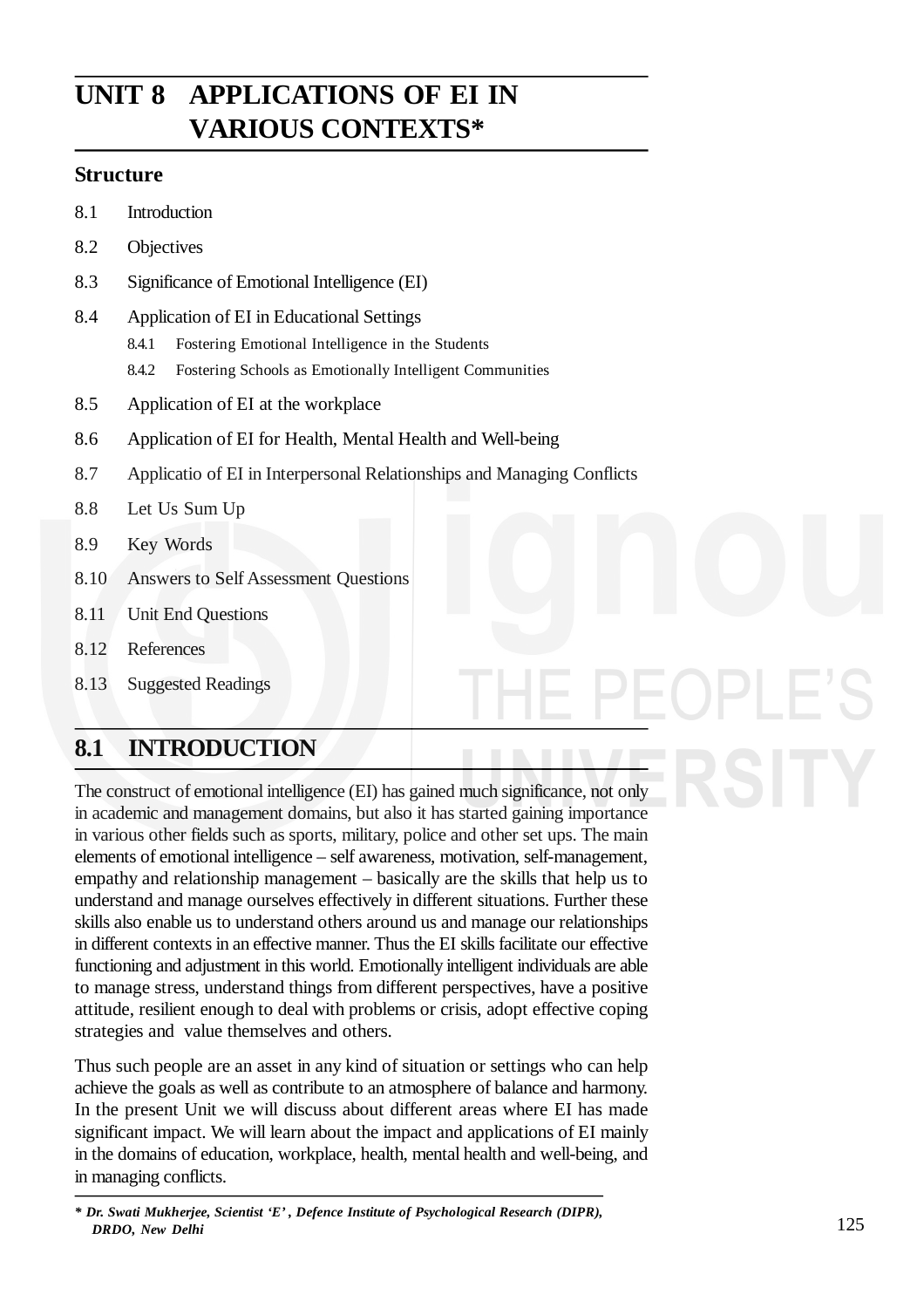## **Intelligence 8.2 OBJECTIVES**

After studying the Unit, you would be able to:

- know the significance of emotional intelligence (EI) in various contexts;
- describe the application of EI in educational settings;
- describe the application of EI in workplace;
- describe the application of EI in health, mental health and wellbeing; and
- describe the application of EI in interpersonal relationships and managing conflicts.

# **8.3 SIGNIFICANCE OF EMOTIONAL INTELLIGENCE (EI)**

We know that emotional intelligence broadly means having an awareness and understanding of one's own emotions and also of those around you. It also means making use of this understanding for effectively managing our own emotions and for nurturing relationships in a positive manner. Emotional intelligence has the potential to influence our behaviour and its outcomes in myriad of fields, be it our social relationships or professional performance. An emotionally intelligent person is able to understand and mange his/her emotions better, and also foster good interpersonal relationships. Let us see an example. There are two individuals working as sales managers in a company. On a particular day, both of them get scolded by their superior officer for not meeting their targets and for not being able to satisfy the customers. Sales manager 'A' who has higher emotional intelligence, is able to understand the frustration she feels on being scolded. she feels angered by the boss's behaviour, but is able to understand the mistakes she had made. As a result, she is able to manage her anger and channelize it in a constructive manner for improving her performance in the future. Her improved performance and amicable way of dealing with the boss results in better performance appraisals and a likely promotion. On the other hand, the sales manager 'B' who is lower on emotional intelligence, despite being competent on professional aspects of the job, is not able to make use of his professional skills as he is too consumed by his anger towards the boss. He keeps ruminating and is unable to focus on anything else. Even after reaching home he keeps brooding and snaps at his children and wife. His behaviour towards the boss also changes, and he fails to learn from the mistakes. As a result, he loses chances of professional growth and also spoils his workplace relationships.

Thus, it can be seen that knowing and managing one's emotions contributes to our satisfaction and success to a great extent. The importance of emotional intelligence has been realized in various domains since it became popular after Daniel Goleman published his seminal book 'Emotional Intelligence' in 1995. It has been recognized that emotion intelligence is absolutely essential for good decision making, sustaining motivation, taking purposive action and to strive for excellence in various areas of life. Emotional intelligence not only affects performance in school and on work, it also has a deeper impact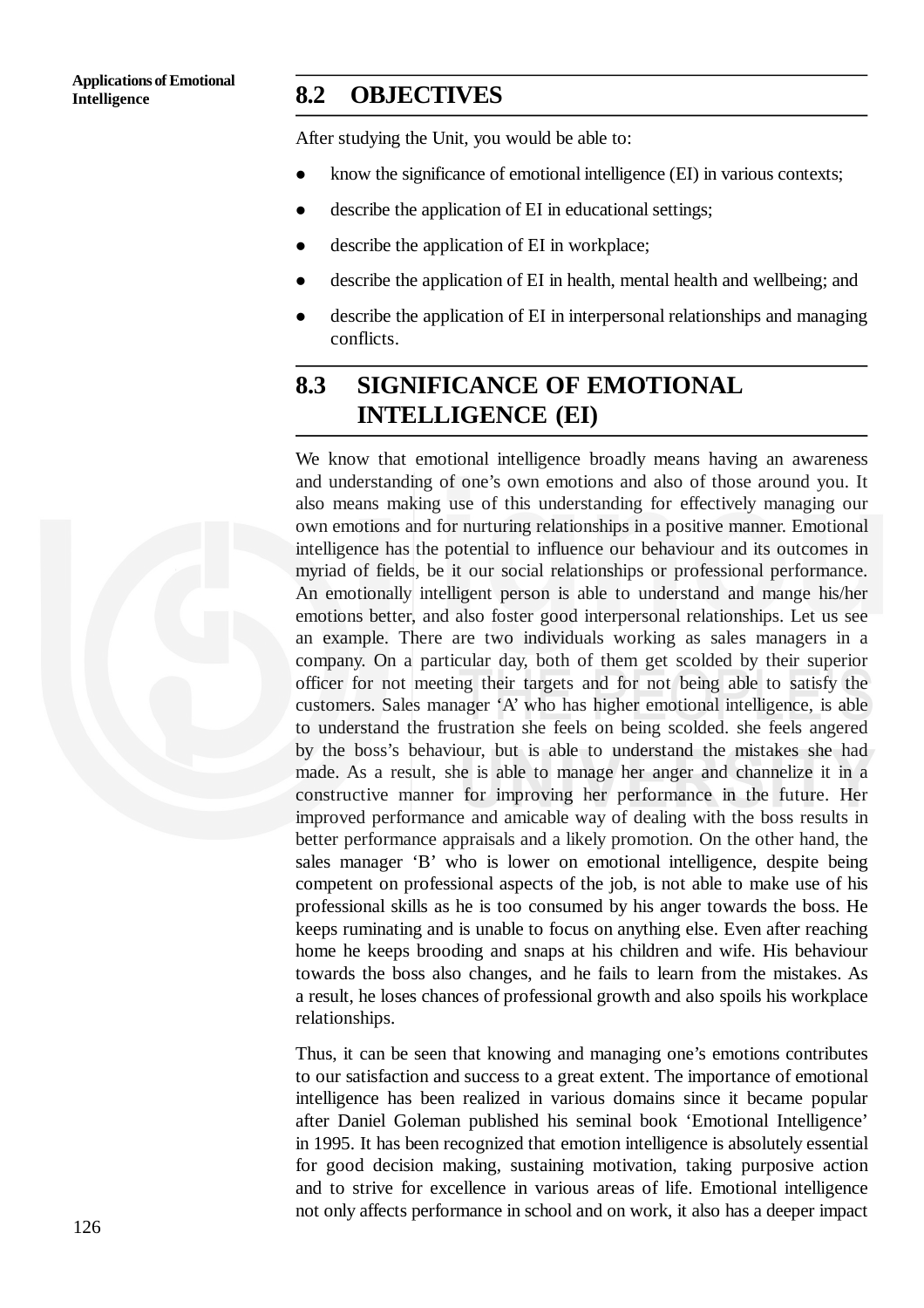on life by influencing the way we handle our interpersonal relationships, manage conflicts with our partners, family members and co-workers. An overall impact of emotional intelligence has also been seen in influencing health outcomes for individuals, and also on feelings of well-being and mental health. In the following sections we discuss applications and impacts of emotional intelligence in the domains of education, work, health, mental health and well-being, and in managing interpersonal relationships and conflict.

# **8.4 APPLICATION OF EI IN EDUCATIONAL SETTINGS**

As Plato said centuries ago, all learning has an emotional base. It is increasingly being realised that emotional development not only leads to better academic performance, but also better social competence and overall development of the student. Schools are learning communities, where the teachers and the students interact within an environment of knowledge sharing and sustained development of the youngsters as productive members of the society. Goal of education is not only to gain knowledge, but also to assimilate and integrate it within yourself, so that you are able to contribute towards the growth and wellbeing of the community. Emotional intelligence is a major contributor towards this goal of education. We discuss implications of EI at three levels within the education sector, viz. students, teachers, and the school organisation.

## **8.4.1 Fostering Emotional Intelligence in Students**

Emotional intelligence has been found to predict better academic performance and social skills (Shanwal, 2004). Also, studies have indicated strong relationship between students' emotional intelligence and their classroom behaviour. Emotionally intelligent children demonstrate high skill in managing one's emotion, demonstrate a sense of subjective well-being and show adaptive resilience in the face of future stressful circumstances (Saarni, 2000). On the other hand, those low in these skills may not be able to develop good interpersonal relationship with their peers, and may also be prone to aggression. In the contemporary times, when the students are not only facing increasing pressure for excelling academically, but also feel pressured to meet and keep up with the standards set up by peer groups and the virtual world, the importance of being emotionally intelligent and fostering emotional competence cannot be overemphasised.

School education systems in the Western countries have been focusing on providing structured support to students for social and emotional learning for past few years. Social-Emotional Learning (SEL) is one such umbrella term that is used to cover a variety of education programmes and curricula that focus upon processes through which individuals learn and apply a set of social, emotional, behavioural and character skills required to succeed in schooling, workplace, relationships and citizenship (Jones & Doolittle, 2017). The SEL framework emphasises four areas: Skills, Context, Development and Outcome. The SEL skills are divided into three domains: (i) Cognitive regulation, (ii) Emotional processes, and (iii) Interpersonal skills. These skills affect the short term and long term outcomes related to academic achievements, interpersonal adjustments and mental health and well-being for the students. The **Applications ofEIin Various Contexts**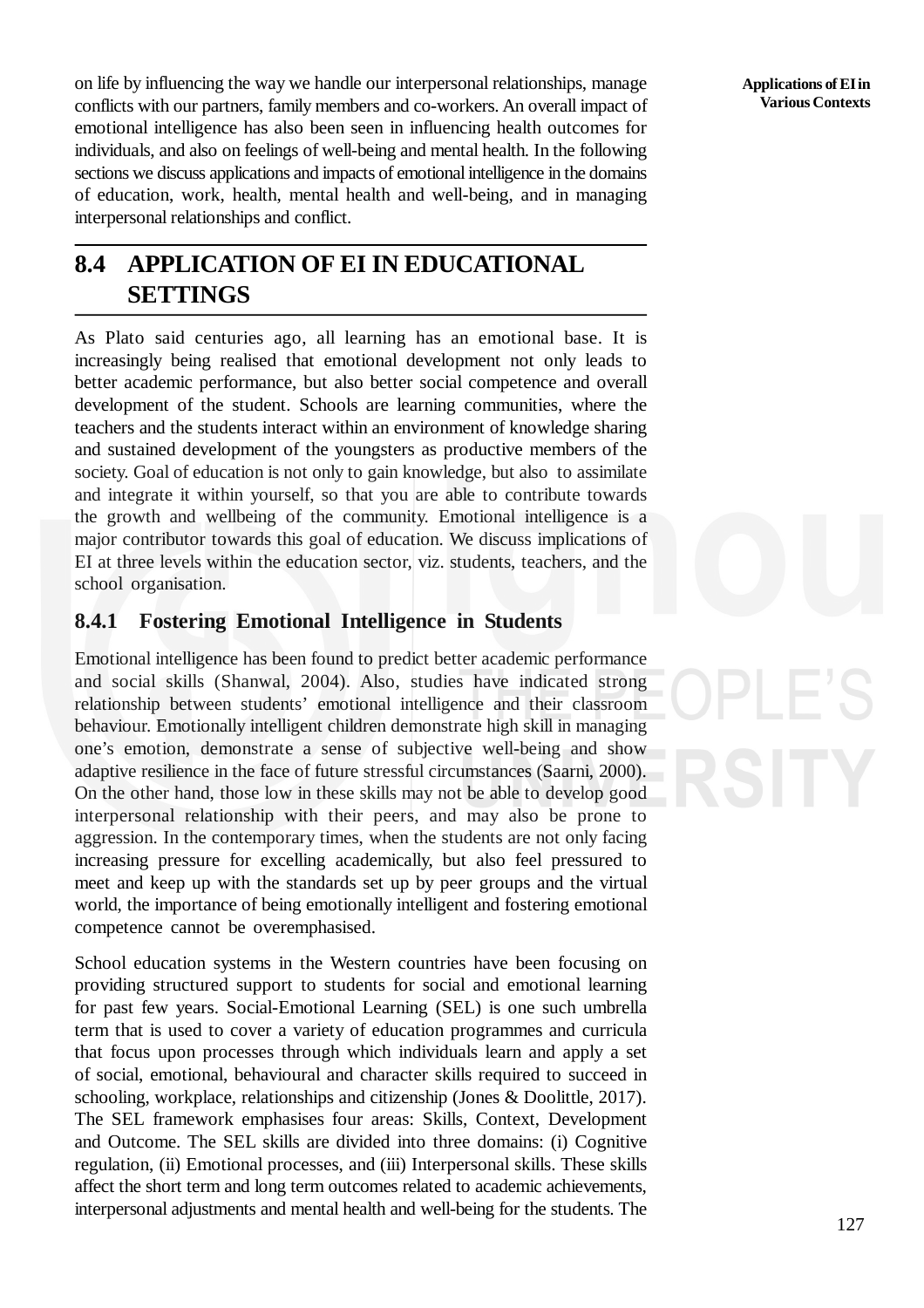### **Applications of Emotional Intelligence**

SEL framework also takes into consideration the context of learning as the context has significant impact on the learning outcomes. The fostering of SEL skills is impacted by immediate environment (e.g. familial environment, peer group, school culture etc.) or the distal environment (e.g. cultural and political context). The following diagram (Figure 8.1: adapted from Jones & Bouffard, 2012) provides an illustration of the SEL framework.



## **Fig. 8.1:Aframework for SEL(Adapted fromJones & Bouffard, 2012)**

The above figure shows the interplay of intrapersonal, interpersonal and system level factors in fostering emotional intelligence in educational settings. As is evident, it is not only the student who needs facilitation in developing emotional competence, but the teachers and the overall ethos of the school and the larger context also need to be facilitative. In the next section we discuss the significance of nurturing schools as emotionally intelligent systems.

## **8.4.2 Fostering Schools as Emotionally Intelligent Communities**

School is a learning community. It is a place where transfer of knowledge takes place not only through formal channels, but also through numerous informal channels and activities. Fostering schools as emotionally intelligent community is to create an environment which makes all stakeholders (students, parents, teachers and the school administrators) feel safe, supported, appreciated and connected. Research shows that perceiving, understanding and using emotions is a skill that can be taught and learned. Integrating the Social Emotional Learning (SEL) programs at the systemic level has proven beneficial in nurturing emotional intelligence not only among the students but also among the teachers, and in the larger school environment. Integrating the SEL programs into school requires training in emotional intelligence skills for teachers as well as the administrators, followed by relevant support services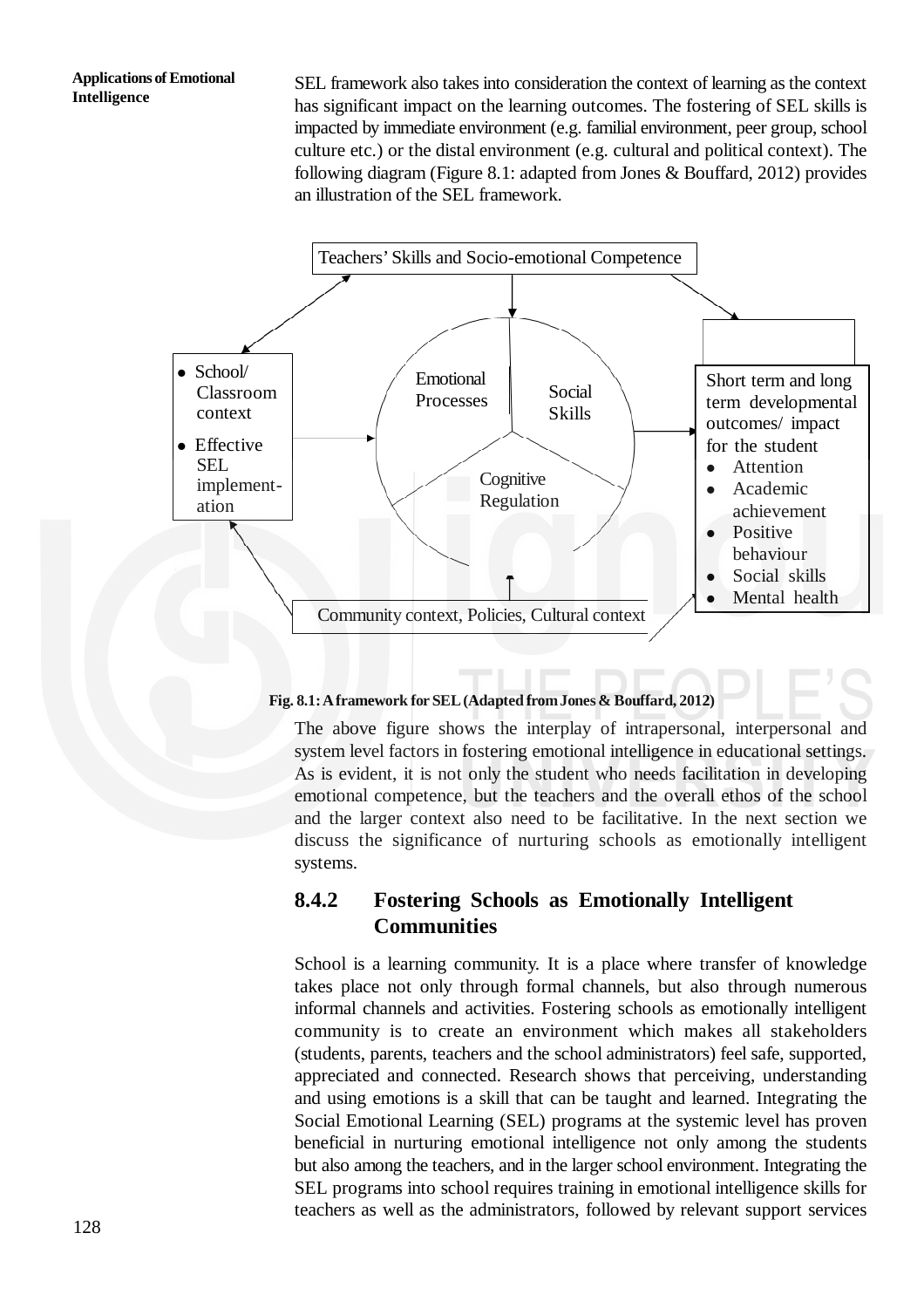(Brackett, Alster, Wolfe, Katulak & Fale, 2007). These researchers emphasise that SEL programs integration at school level must focus on:

- Teaching children to apply social-emotional skills both in and out of school
- Building connections to schools by creating a caring and engaging learning environment.
- Providing developmentally and culturally appropriate instruction
- Enhancing school performance by addressing the cognitive, affective and social dimensions of learning
- Encouraging school-family partnerships
- Including continuous evaluation and improvement.

## **Self Assessment Questions 1**

1. The impact of EI can be seen at which three levels in an education setting?

............................................................................................................

............................................................................................................

............................................................................................................

2. What is SEL framework?

............................................................................................................ ............................................................................................................ ............................................................................................................ ............................................................................................................

# **8.5 APPLICATION OF EI AT THE WORKPLACE**

Interpersonal competencies and social skills are crucial assets for achieving success at work. With the increasing complexity of tasks, collaborations across countries and cultures and increasing business negotiations, emotional intelligence has been recognised as the central pillar of professional success. Two main components of EI that contribute majorly to success at work are empathy and social skill (Rosenthal, 1977). Empathy is the ability to identify others' emotions and it shapes the way we perceive another person or an event. Empathy not only facilitates interpersonal collaboration, it also reduces the propensity for prejudice, aggression, and violence (Bridgeman, 1981; Feshbach & Feshbach, 1982). Effective use of the social skills is the second component that leads to success at work. Social skills considered important at the workplace primarily concern with managing interpersonal interaction, resolving conflicts, and negotiation. Effective communication, collaboration with others, cooperative efforts to achieve targets, and effective team making abilities are also essential part of social skills (Jones, George, & Hill, 2000).

The following table (Table 8.1, adapted from https://www.helpguide.org/articles/ mental-health/emotional-intelligence-at-work.htm) describes the four components of EI and their application at the workplace.

### **Applications ofEIin Various Contexts**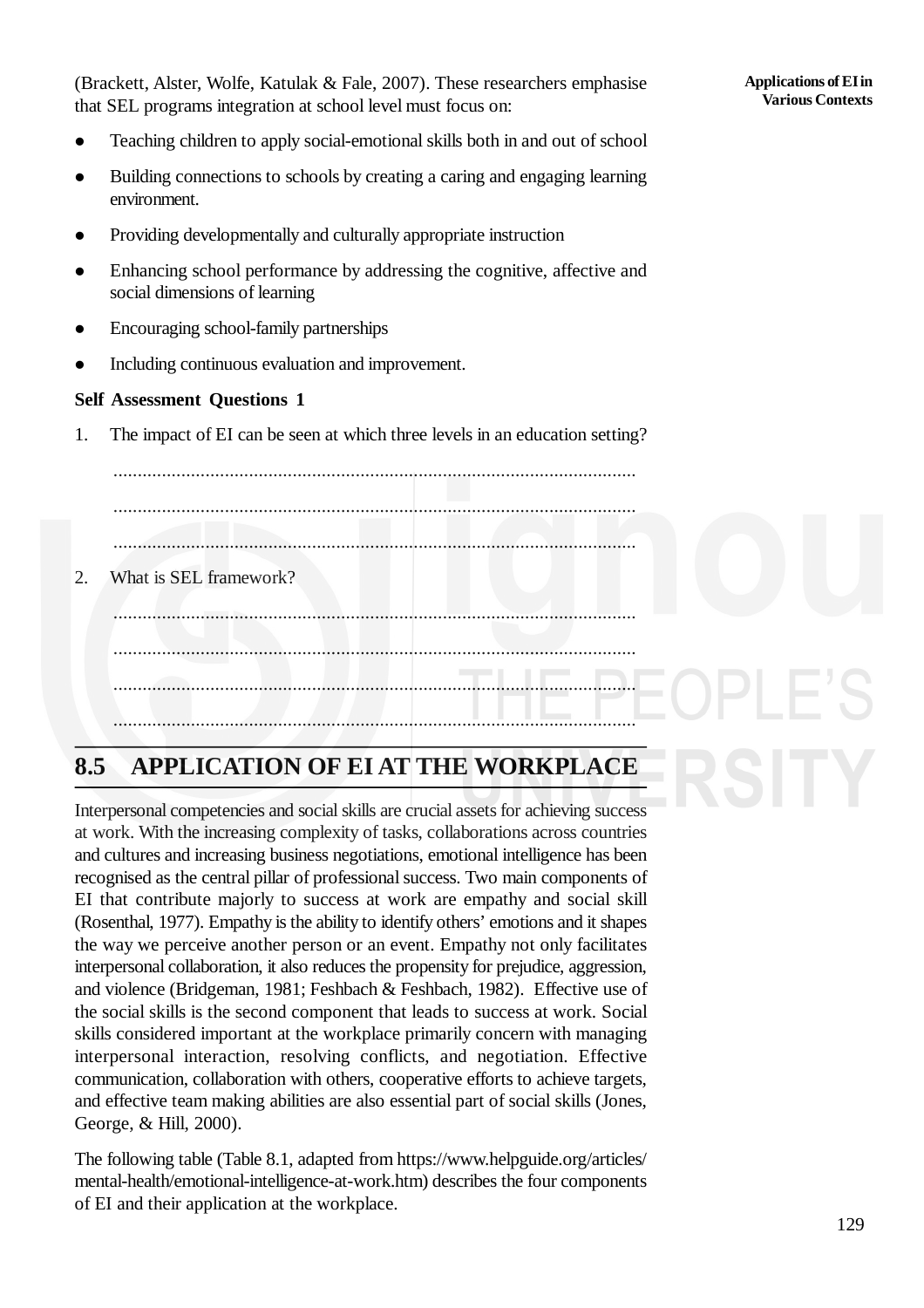## **Table 8.1: EI in action at Workplace**

| <b>Component</b>              | <b>Description</b>                                                                                                    | <b>Application</b>                                                                                                                                                                                                                    |  |
|-------------------------------|-----------------------------------------------------------------------------------------------------------------------|---------------------------------------------------------------------------------------------------------------------------------------------------------------------------------------------------------------------------------------|--|
| 1. Self-<br>awareness         | The ability to recognize<br>your emotions and their<br>impact while using gut<br>feelings to guide your<br>decisions. | Can you quickly sense<br>that something is not as<br>it seems during business<br>meetings or when<br>negotiating something?<br>Usually called<br>"intuition," this<br>instinctual knowledge is<br>based on emotional<br>intelligence. |  |
| 2. Self-<br>management        | The ability to control your<br>emotions and behaviour<br>and adapt to changing<br>circumstances.                      | Can you manage your<br>emotions, so that they<br>don't interfere with your<br>ability to function,<br>rather facilitate you in<br>decision making? Do<br>you know when you<br>need help, and can you<br>ask for it?                   |  |
| 3. Social<br>awareness        | The ability to sense,<br>understand, and react to<br>the emotions of others and<br>to feel comfortable socially       | Can you tell when<br>somebody becomes upset<br>because of your actions?<br>Are you able to see the<br>discomfort through the<br>other person's smile?                                                                                 |  |
| 4. Relationship<br>management | The ability to inspire,<br>influence, and connect to<br>others and to manage<br>conflict.                             | Can you remain calm<br>and focused even when<br>upset or when another<br>person is distressed?<br>Can you defuse conflict<br>with humour or by listen<br>convincingly to another's<br>point of view?                                  |  |

*Source:* Adapted from https://www.helpguide.org/articles/mental-health/emotionalintelligence-at-work.htm

## **Self Assessment Questions 2**

1. Briefly describe the four components of EI and their impact at workplace.

............................................................................................................ ............................................................................................................ ............................................................................................................ ............................................................................................................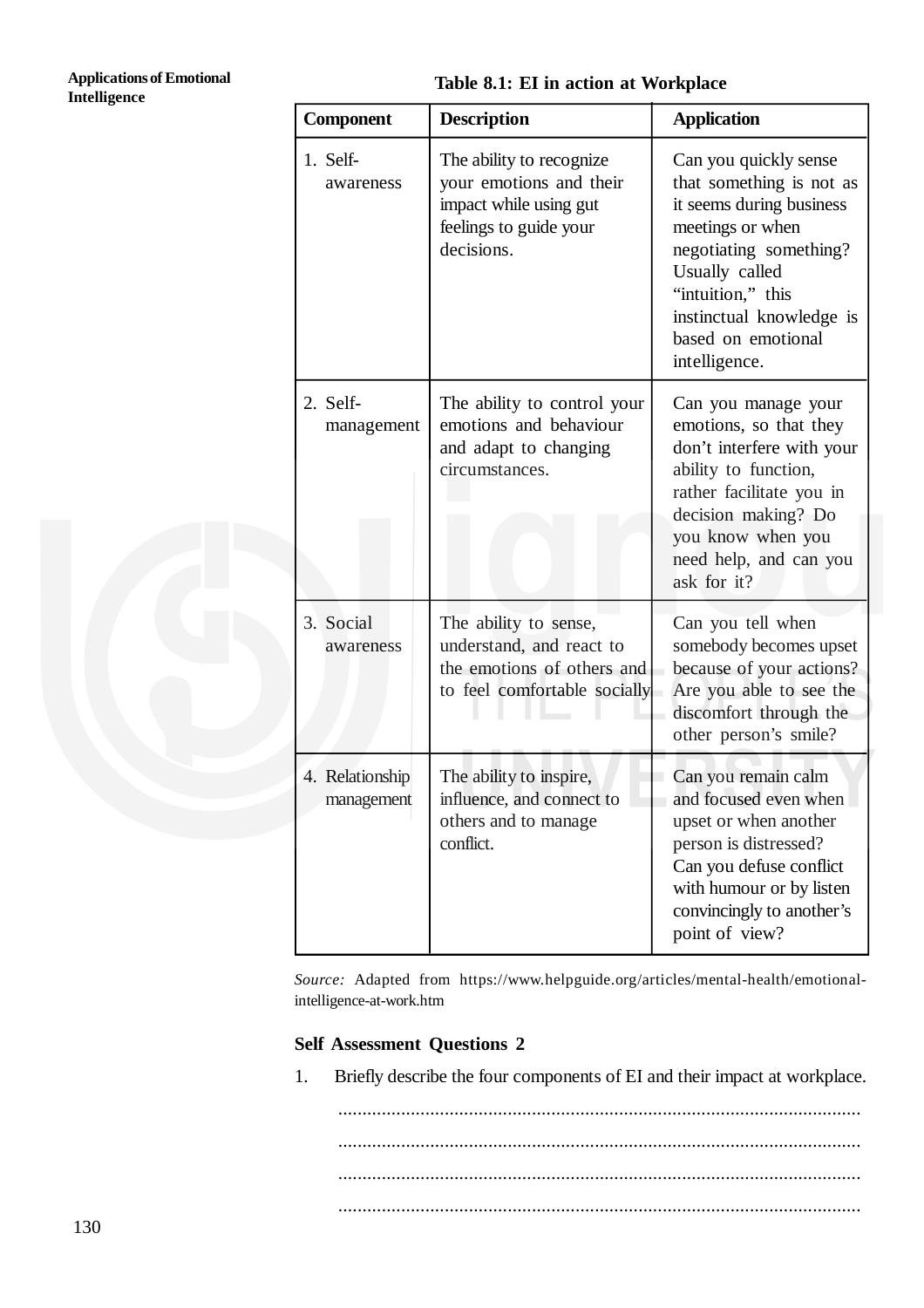# **8.6 APPLICATION OF EI FOR HEALTH, MENTAL HEALTH AND WELL-BEING**

In the face of the evidence that EI can potentially contribute towards day-to-day functioning in various domains, a large body of research has accumulated that claims beneficial impact of EI on health, mental health and well-being. The proponents of EI have claimed that through fostering more constructive and harmonious relationships with other people in society, greater wellbeing and happiness can be achieved, conferring a distinct advantage in everyday life (Goleman, 1995; Salovey & Mayer, 1990). Researchers suggest that emotionally intelligent individuals who are better skilled at understanding and managing emotions, and thus capable of more adaptive responding as compared to their counterparts with lower EI, are also healthier than them (Zeidner, Matthews & Roberts, 2012).

In the recent decades the health and illness patterns have undergone a change in most of the societies. Unhealthy lifestyle, chronic stress and complexities associated with health behaviours have given rise to novel health issues and chronic illnesses. Contemporary biopsychosocial models of disease construe health and illness as an amalgam of biological, psychological, and social factors. Recently the role of emotions in the health processes has also been emphasised. Given this conceptualization, EI may serve as a protective factor for healthy outcomes. The following table (Table 8.2, adapted from Zeidner, Matthews & Roberts, 2012) lists the mediating variables that explain the protective role played by EI in ensuring physical health.

|  |  |  | Table 8.2: Mediating Variables of EI and Positive Health Outcomes |
|--|--|--|-------------------------------------------------------------------|
|  |  |  |                                                                   |

| <b>Mediating Variables</b> |                                                                                            |  |
|----------------------------|--------------------------------------------------------------------------------------------|--|
|                            | Greater use of proactive self-care health practices                                        |  |
|                            | More efficient self-regulation towards health-related behaviours                           |  |
|                            | Fewer unhealthy habits (smoking, drinking, drugs, etc.)                                    |  |
|                            | Better interactions with health care professionals                                         |  |
|                            | More frequent task-oriented coping to deal with health problems                            |  |
|                            | Greater social support resources that can be relied upon in times of<br>stress or illness. |  |

Positive emotions and related positive effects of the immune system

A major conceptual pathway that links EI to positive health outcomes passes through the construct of well-being. Both mental health professionals and the primary health workers focus on restoring and promoting sense of wellbeing in the individual. Two kinds of well-being have been recognized by the researchers - hedonic or subjective well-being and eudaimonic or psychological well-being. Hedonic well-being involves the realization of happiness, pleasure attainment and pain avoidance, while eudaimonic wellbeing refers to the fulfilment or actualization of one's full potential (Ryan & Deci, 2001). Eudaimonic or psychological well-being emphasizes personal growth,

LH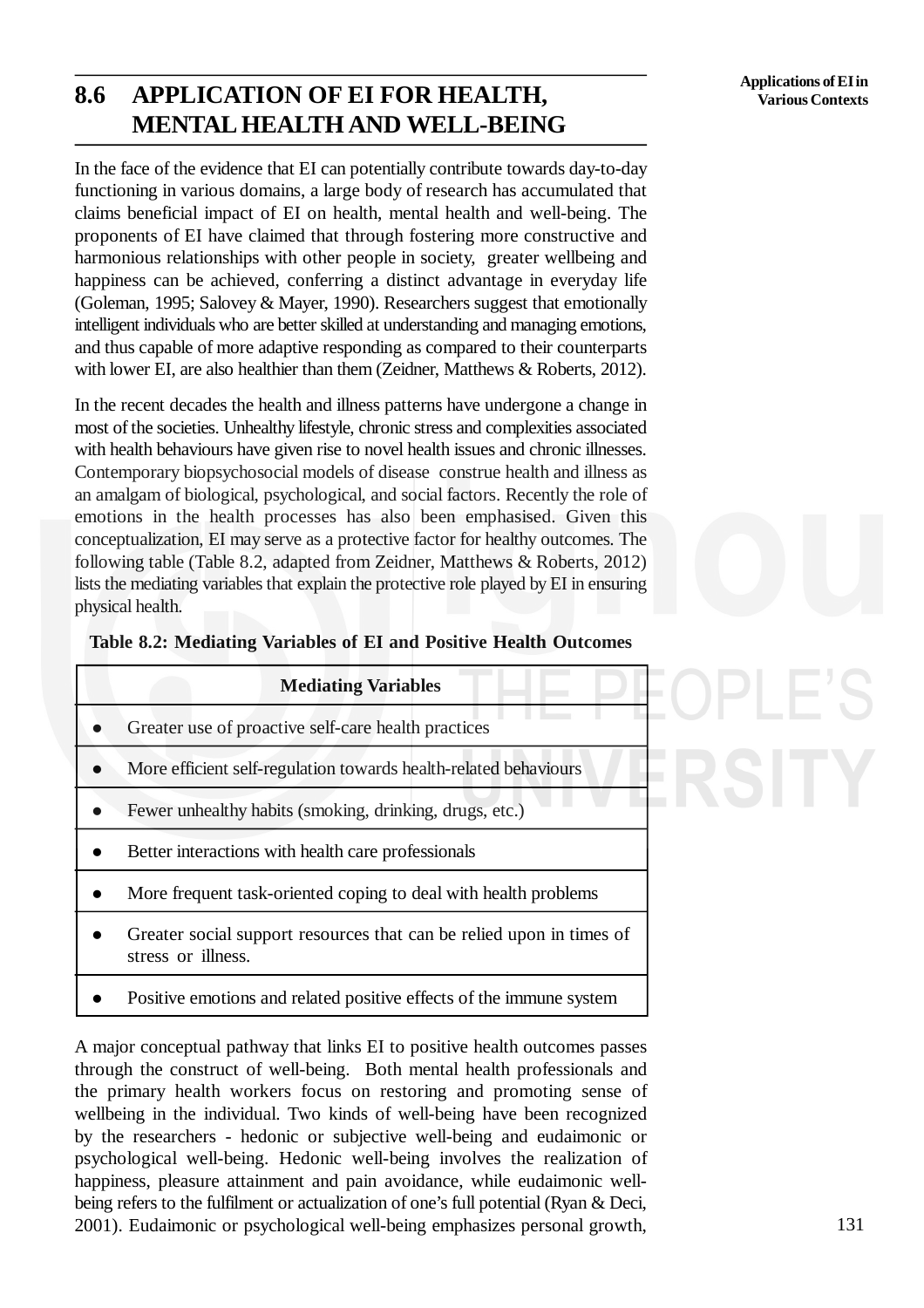### **Applications of Emotional Intelligence**

mastery, life purpose and meaning (Ryff & Singer, 2008), and has been associated with indices of physical and mental health (Deci & Ryan, 2000) and is relevant to prevention and health promotion. Literature pertaining to health outcomes of EI show that EI influences well-being by fostering adaptive methods of coping with social challenges, social stress and interpersonal conflicts; promoting the development of supportive social networks; decreasing negative and increasing positive emotions; and enhancing emotional regulation. EI is also conceptually related to the PWB focus on personal growth and self-actualization (Zeidner et al., 2012). Interpersonal and intrapersonal skills that are essential components of EI contribute to positive relationships with others and the capacity for mastery over one's environment that allow for personal growth, a sense of meaning in life, and self-actualization (Zeidner & Olnick-Shemesh, 2010; Friedman & Kern, 2014).

## **Self Assessment Questions 3**

1. Name the types of well-being given by scholars.

............................................................................................................ ............................................................................................................ ............................................................................................................ ............................................................................................................ 2. What are the mediating factors leading to positive health outcomes due to EI? ............................................................................................................ ............................................................................................................ ............................................................................................................ ............................................................................................................

# **8.7 APPLICATION OF EI IN INTERPERSONAL RELATIONSHIPS AND MANAGING CONFLICTS**

Conflict has been defined as "a process in which one party perceives that its interests are being opposed or negatively affected by another party" (Wall & Callister, 1995). Conflicts can arise in any environment, be it home and family, among friends or in work place relationships. People use different strategies and behavioural styles to deal with and resolve conflicts. The behavioural patterns that individuals employ to deal with conflicts or the conflict management styles (Moberg, 2001) have been differentiated on two dimensions, concern for self and concern for others (Blake & Mouton, 1964; Rahim & Bonoma, 1979). Concern for self refers to the degree to which individual attempts to satisfy his or her concern. Concern for others refers to the degree to which individual attempts to satisfy concern of others. Based on these two dimensions five styles of handling conflict have been identified, viz. integrating, obliging, dominating, avoiding and compromising. The following figure (Figure 8.2: Conflict management styles, adapted from Umana, Ogar, & Djobissie, 2019) explains the five styles of conflict management in a concise manner.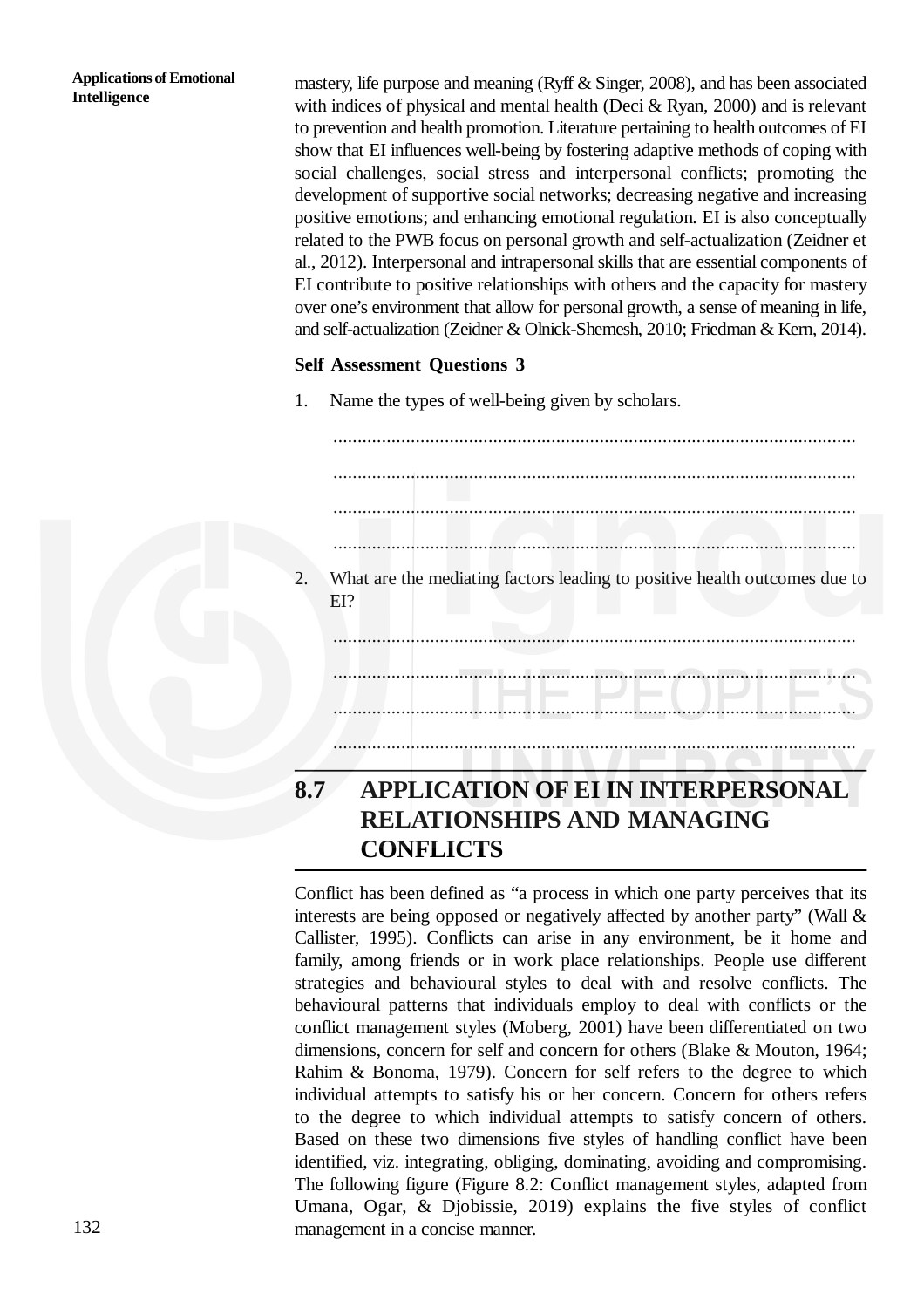

### **Fig. 8.2: Conflict Management Styles (Adapted from Umana, Ogar, & Djobissie, 2019)**

EI is an important component for effectively managing conflicts. The essential skills of EI, recognizing and managing one's own emotions as well as emotions of others enhance the capability of an individual to manage conflicts. EI helps in dealing with interpersonal issues and conflicts in a more constructive manner, resulting in a better choice of conflict management skills. Usage of constructive styles in turn helps foster better social relationships, and reduces probability of further conflict.

### **Self Assessment Questions 4**

1. What is conflict?

............................................................................................................ ............................................................................................................ ............................................................................................................ 2. What are the five styles of conflict management? ............................................................................................................ ............................................................................................................ ............................................................................................................

## **8.8 LET US SUM UP**

In this unit you learnt about the significance of EI I various domains of day-today life, We discussed applications of EI in education and at work. We also learnt the significance of EI in ensuring physical and mental health and well-being. We also learnt the dynamics of managing conflicts and how EI can be of assistance in fostering interpersonal relationships.

## **8.9 KEYWORDS**

**SEL :** Social emotional Learning framework, a system for promoting emotionally intelligent learning among students and for fostering emotionally intelligent schools.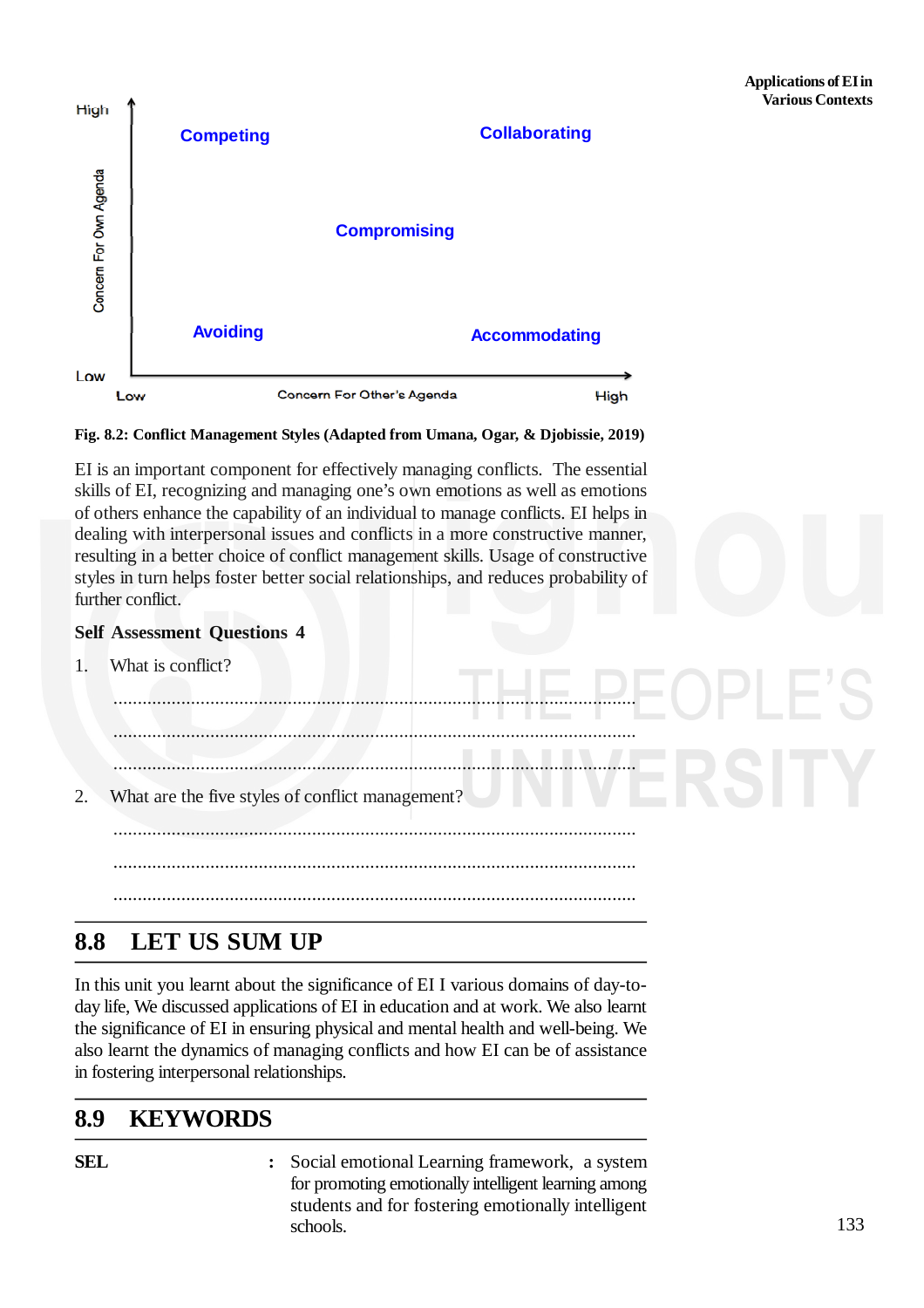| <b>Hedonic wellbeing</b>     | : Involves the realization of happiness, pleasure<br>attainment and pain avoidance                                           |
|------------------------------|------------------------------------------------------------------------------------------------------------------------------|
| <b>Eudaimonic well-being</b> | : refers to the fulfilment or actualization of one's full<br>potential                                                       |
| <b>Conflict</b>              | : A process in which one party perceives that its<br>interests are being opposed or negatively affected<br>by another party. |

# **8.10 ANSWERS TO SELF ASSESSMENT QUESTIONS**

## **Self Assessment Questions 1**

- 1. The impact of EI can be seen at three levels, viz students, teachers and the school management.
- 2. SEL or social emotional Learning framework is a system for promoting emotionally intelligent learning among students and for fostering emotionally intelligent schools.

### **Self Assessment Questions 2**

1. The four components of EI are self awareness, self management, social awareness and relationship management. An individual with high EI functions with awareness of his own and others emotions. With better understanding and management of emotions he is able to develop health workplace relationships, thereby enhancing his chances of success.

### **Self Assessment Questions 3**

- 1. The types of well-being given by scholars are Hedonic and Eudaimonic.
- 2. The mediating factors leading to positive health outcomes due to EI are as follows
	- Greater use of proactive self-care health practices
	- More efficient self-regulation towards health-related behaviours
	- Fewer unhealthy habits (smoking, drinking, drugs, etc.)
	- Better interactions with health care professionals
	- More frequent task-oriented coping to deal with health problems
	- Greater social support resources that can be relied upon in times of stress or illness.
	- Positive emotions and related positive effects of the immune system

### **Self Assessment Questions 4**

- 1. Conflict has been defined as "a process in which one party perceives that its interests are being opposed or negatively affected by another party" (Wall & Callister, 1995).
- 2. The five styles of conflict management are- integrating, obliging, dominating, avoiding and compromising.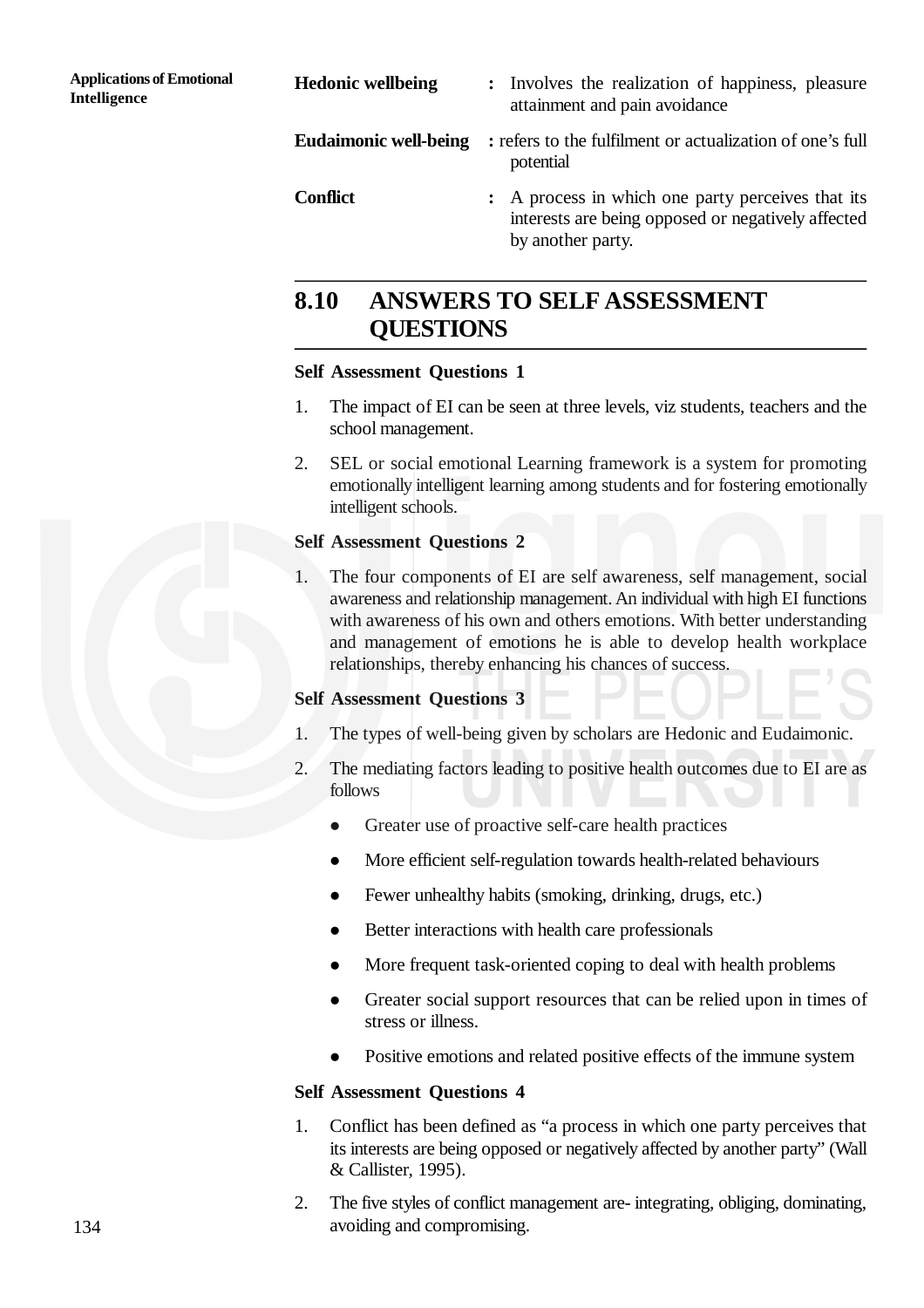# **8.11 UNIT END QUESTIONS**

- 1. Briefly describe the SEL framework. How does it facilitate use of EI in educational settings?
- 2. How does EI facilitate better productivity at workplace?
- 3. How does EI help in ensuring better health of the individual?
- 4. How is EI helpful in fostering better interpersonal relationships?

## **8.12 REFERENCES**

Blake, R. R., & Mouton, J. S. (1964). The managerial grid. Houston, TX: Gulf.

Brackett, M. A., Alster, B., Wolfe, C. J., Katulak, N., & Fale, E. (2007). Creating an emotionally intelligent school district: A skill–based approach. In R. Bar-On, J. G. Maree, & M. J. Elias (Eds.), Educating people to be emotionally intelligent (pp. 123-137). ABC-Clio, LLC.

Bridgeman, D. (1981). Enhanced role-taking through cooperative interdependence: A field study. *Child Development, 52*, 1231–1238.

Deci E. L., Ryan R. M. (2000). The j"whatk" and j"whyk" of goal pursuits: human needs the self- determination of behavior. *Psychol. Inq.* 11 227–268.

Feshbach, N. D., & Feshbach, S. (1982). Empathy training and the regulation of aggression: Potentialities and limitations. *Academic Psychological Bulletin, 4*, 399–413.

Friedman H. S., Kern M. L. (2014). Personality, well-Being, and Health. *Annual Review of Psychology.* 65, 719–742.

Goleman, D. (1995). Emotional Intelligence. New York: Bantam.

Jones, G. R., George, J. M., & Hill, C. W. I. (2000). *Contemporary Management*, Boston: Irwin McGraw Hill.

Jones, S. M. & Doolittle, E. J. (2017). Social and Emotional Learning: Introducing the Issue. *The future of children, 27*(1), 3-12.

Jones, S. M & Bouffard, S. M. (2012). Social emotional learning in schools: From program to strategies. Sharing child and youth development knowledge, 26 (4), Society for research in child development. Retrieved from https:// files.eric.ed.gov/fulltext/ED540203.pdf

Moberg, J. P. (2001). Linking conflict strategy to the fivefactor model: Theoretical and empirical foundations. The International Journal of Conflict Management, 12(1), 47-68.

Rahim, M. A., & Bonoma, T. V. (1979). Managing organizational conflict: A model for diagnosis and intervention. Psychological Reports, 44(3c), 1323- 1344.

Rosenthal, R. (1977). The PONS test measuring sensitivity to nonverbal cues. In P. McReynolds(Ed), *Advances In Psychological Assessment* (pp. 357-370). San Fransisco: Jossey-Bass.